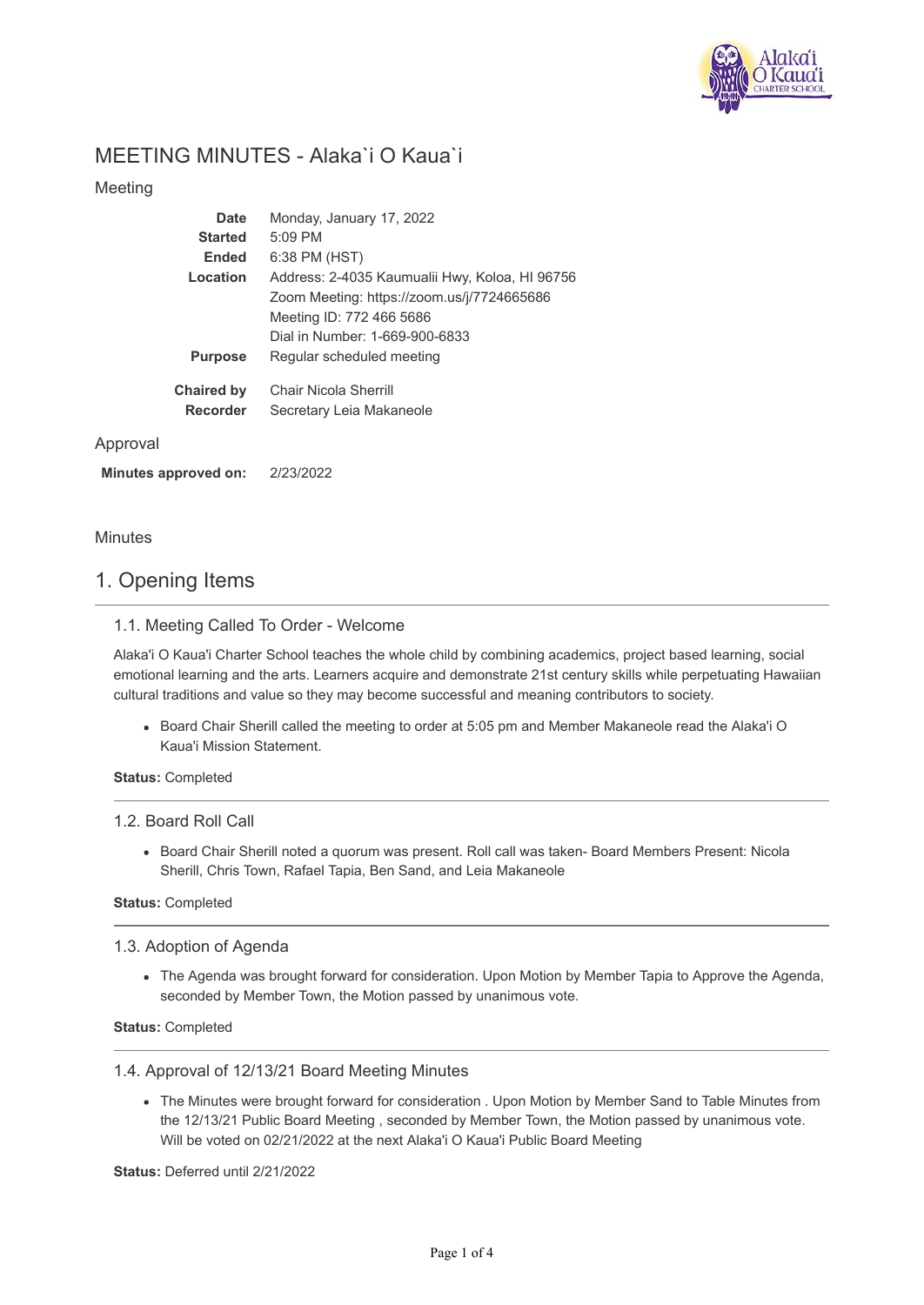

Documents

Minutes-12-13-2021.pdf

# 2. Public Comment

## 2.1. Comments from Guests

No Guest comments available at this time.

**Status:** Completed

# 3. Curriculum Moment

### 3.1. Facilitator Presentation

• Kumu Po'o( Director) Adams shared a video featuring Forth Grade learners presenting their "dreams". Celebrating Dr. Martin Luther King life's work the learners were able to communicate their ideals and how they would make their dreams a reality.

**Status:** Completed

# 4. Service Provider

- 4.1. Service Provider Presentation IT Department
	- No Service Provider Presentation as it is a holiday.

**Status:** Completed

# 5. Administrative Reports

## 5.1. School Director Report

- **Education/ Curriculum :** Currently "Dream Up to Space" program Team Ko is currently accepting addition Launch Team Members. Currently looking at hosting learner led Conferences on Campus
- **Facilities:** Jon has been able to do road repairs with the rental of a tractor. The padding for the Play ground improvement is still needing to find a shipping solution, currently has not been ordered.
- **Enrollment:** Current Enrollment: Total 187; On Campus Learners : 172; Distance Learners : 15
- **Fundraising/ PTN:** Working on getting a parent volunteer for each facilitator. Next meeting will be hosted virtually on Wed. February 2, 2022.
- **Personnel:** School is not fully staffed at this time, Still each class has had a fully certified teacher throughout the year. Patricia completed the sick/vacation status for each staff member.
- **COVID UPDATE:** As of Jan. 10th NO classroom have been affected due to COVID. As of Jan. 10th Alaka'i O Kaua'i Charter School is 100% Compliant with Governor's Mandates. Still Offering Weekly Covid Tests
- **SPECIAL REQUEST:** That Board approve the SY2022-2023 CALENDAR at the next meeting, February 21, 2021.

### **Status:** Completed

**Documents** 

Director Board Report -January 17thth, 2022.pdf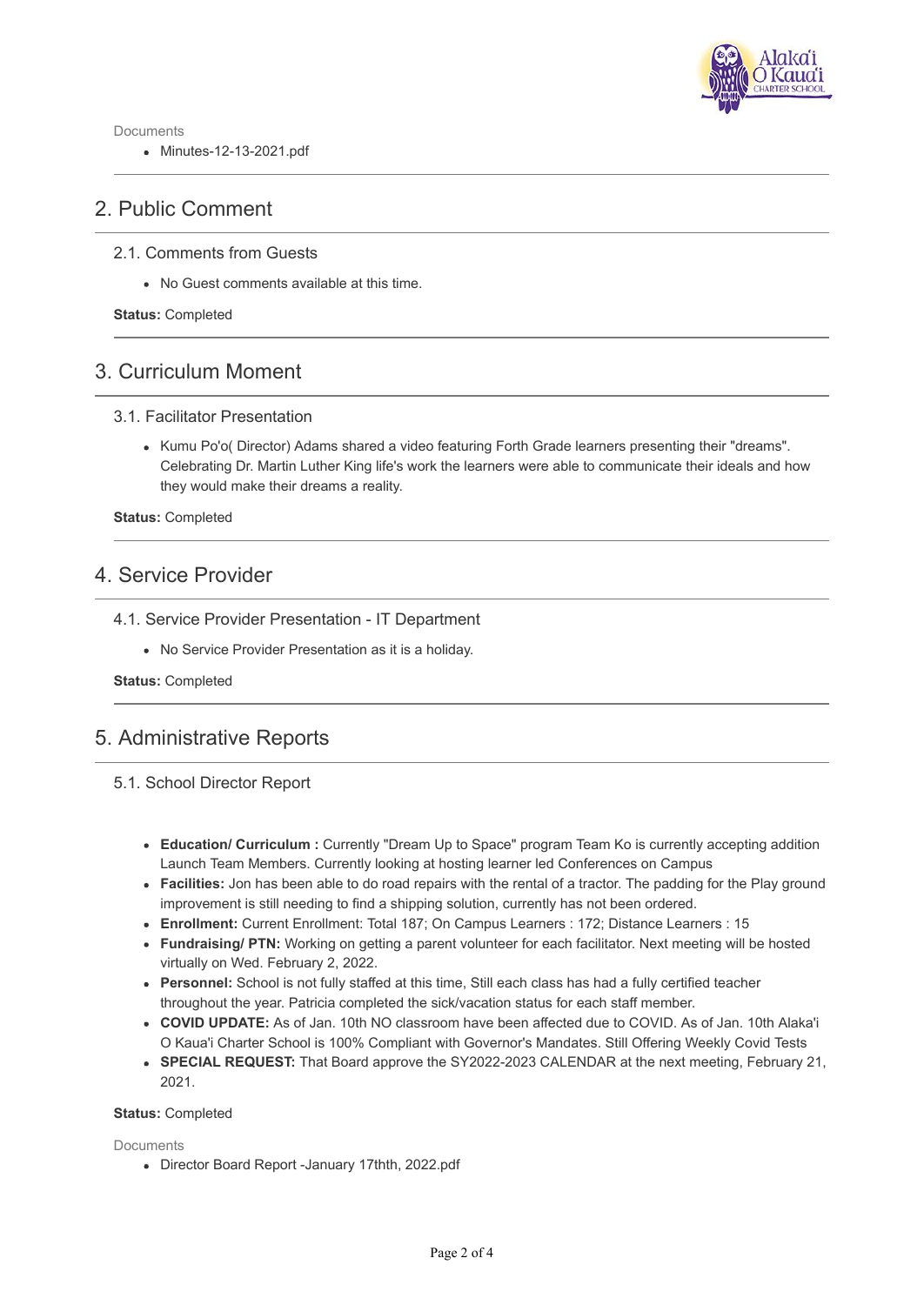

Alaka'i O Kaua'i Charter School2022-23 calendar.pdf

### 5.2. Financial Report

- Audit was completed with no recommendations.
- Patricia presented the Financial reports with uploaded documents in updated format.
- December 2021 General Ledger Beginning Balance : \$945,494.99
- Ending Balance : \$932,025.18
- December 2021 Reconciled Balance : \$945,494.99
- Uncleared Transaction : \$13,469.81
- Ending Balance : \$ 932,025.18
- As mentioned in previous meeting that the Per/Pupil was received at the amount of \$484,353.00

### **Status:** Completed

**Documents** 

- Report from Alakai O Kauai.xlsx
- $-$  2021-2022 AOKPCS Approved Budget (w\_oH).xlsx
- Report\_from\_Alakai\_O\_Kauai copy.xlsx

### 5.3. Board Committee Reports

- Board Chair Called for Sub-Committee Reports, No reports at this time.
- Amer with MLN network commented that adjustments to be made to the Service Provider Contract 2021- 2022 and will be responding towards proposal.

#### **Status:** Completed

**Documents** 

Dec 2021 Personnel Report.png

# 6. Action Items

# 7. Executive Session (as and if needed)

# 8. Closing Items

## 8.1. Next Meeting Date

- Committee Meeting Date: Feb 7th, 222
- Public Board Meeting Date : Feb 21, 2022

### **Status:** Completed

### 8.2. Adjourn

• Meeting Adjourned 6:38 pm

**Status:** Completed

Date: February 21, 2022